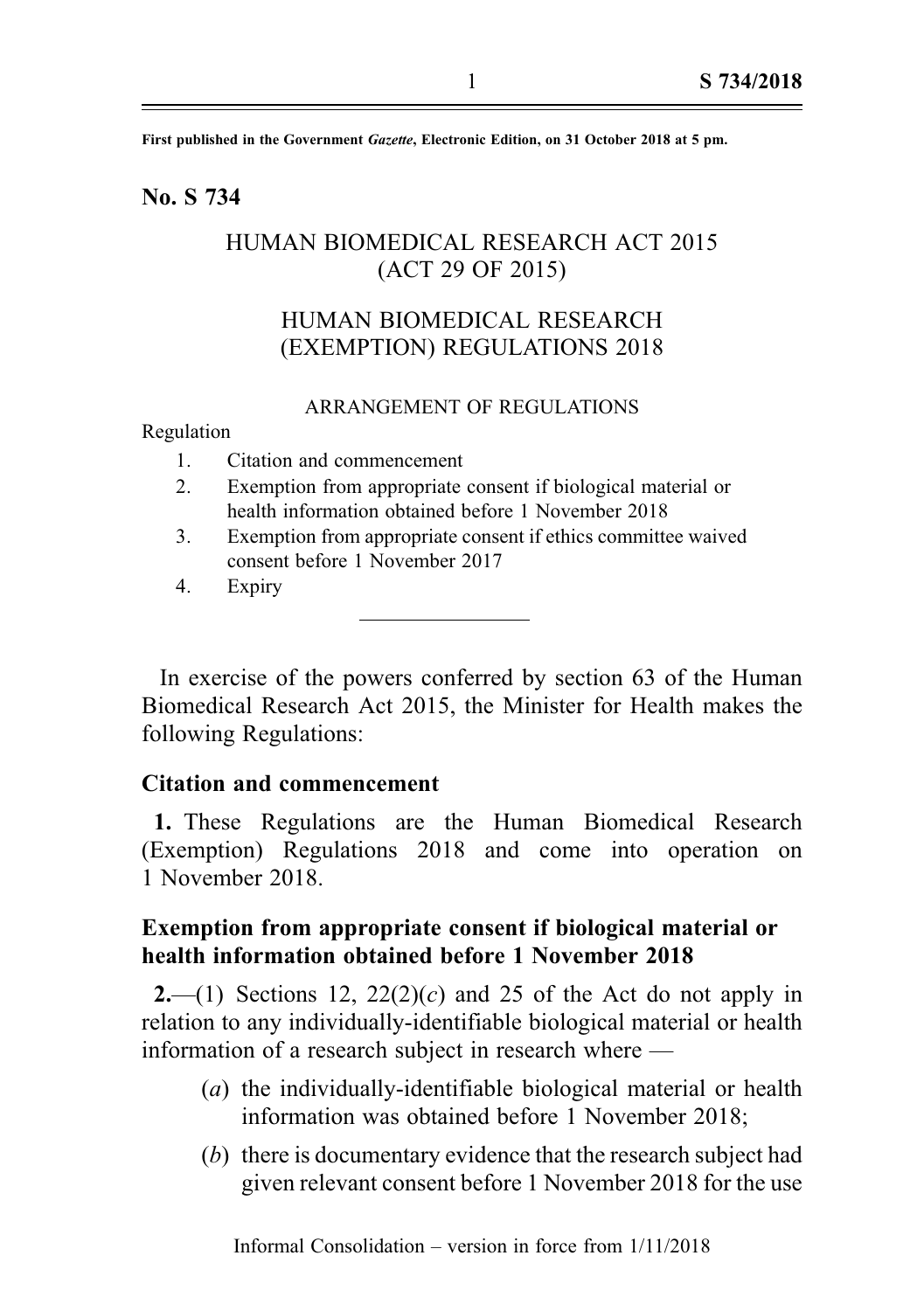of the individually-identifiable biological material or health information; and

(c) the relevant consent was not withdrawn at any time before 1 November 2018.

(2) In paragraph (1), "relevant consent", in relation to research that is not restricted human biomedical research and a research subject who is a minor or an adult who lacks mental capacity or was deceased when the individually-identifiable biological material or health information was obtained, means the consent given on behalf of the research subject by any of the following individuals:

- (a) the donee or deputy of the research subject;
- (b) the spouse of the research subject;
- (c) an adult son or daughter of the research subject;
- (d) either parent or a guardian of the research subject;
- (e) an adult brother or sister of the research subject.

## Exemption from appropriate consent if ethics committee waived consent before 1 November 2017

**3.**—(1) Sections 12,  $22(2)(c)$  and (d) and 25 of the Act do not apply in relation to individually-identifiable biological material or health information of a research subject in a research where an ethics committee has before 1 November 2017 waived the requirement for consent for the use of such material or information on all the following grounds:

- (a) the research cannot reasonably be carried out without the use of the human biological material or health information in an individually-identifiable form;
- (b) the use of the individually-identifiable human biological material or health information (as the case may be) involves no more than minimal risk to the research subject;
- (c) the waiver concerned will not otherwise adversely affect the rights and welfare of the research subject.